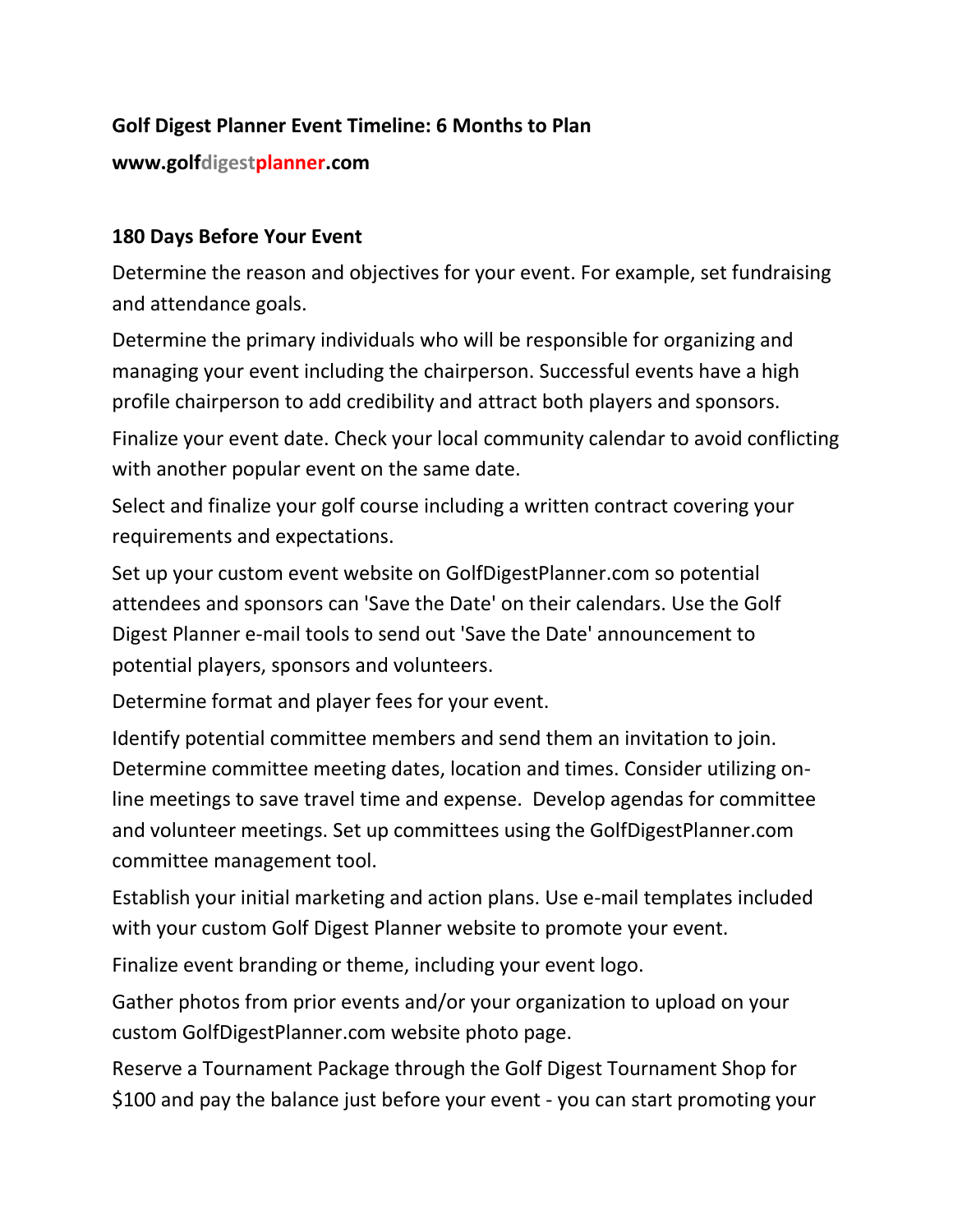event day contests and sell sponsorships now! Packages include everything you need for event day such as contests, prizes, signs, & MORE!

Determine if you'll need general liability insurance for your event. Check with your host golf course to determine if they provide coverage for your event.

Set up your revenue and expense budget.

Create sponsorship packages.

Start building your sponsor target list and make initial contact to sell sponsorships.

Begin building e-mail lists to promote your event using the Golf Digest Planner marketing tools.

Download the e-book, Best Practices for Great Golf Events from the [www.GolfDigestPlanner.com](http://www.golfdigestplanner.com/) homepage.

## **150 Days Before Your Event**

Negotiate and block hotel rooms and rates if your event is going to have out of town attendees.

Book celebrities or special guests for your event, if applicable.

Be sure your Golf Digest Planner website is 'live' and ready to accept player and sponsor registrations.

Review revenue projections, expenses and budgets.

Set your first committee meeting date and hold a meeting.

Assign target sponsors to specific committee members who are responsible for tracking progress toward selling a sponsorship package.

Set up 'Media Sponsorship' packages to trade for local newspaper ads and radio spots.

Send out press releases and follow up with media outlets to confirm receipt and scheduled publication.

Review revenue projections, expenses and budgets.

Schedule second round phone calls to potential sponsors.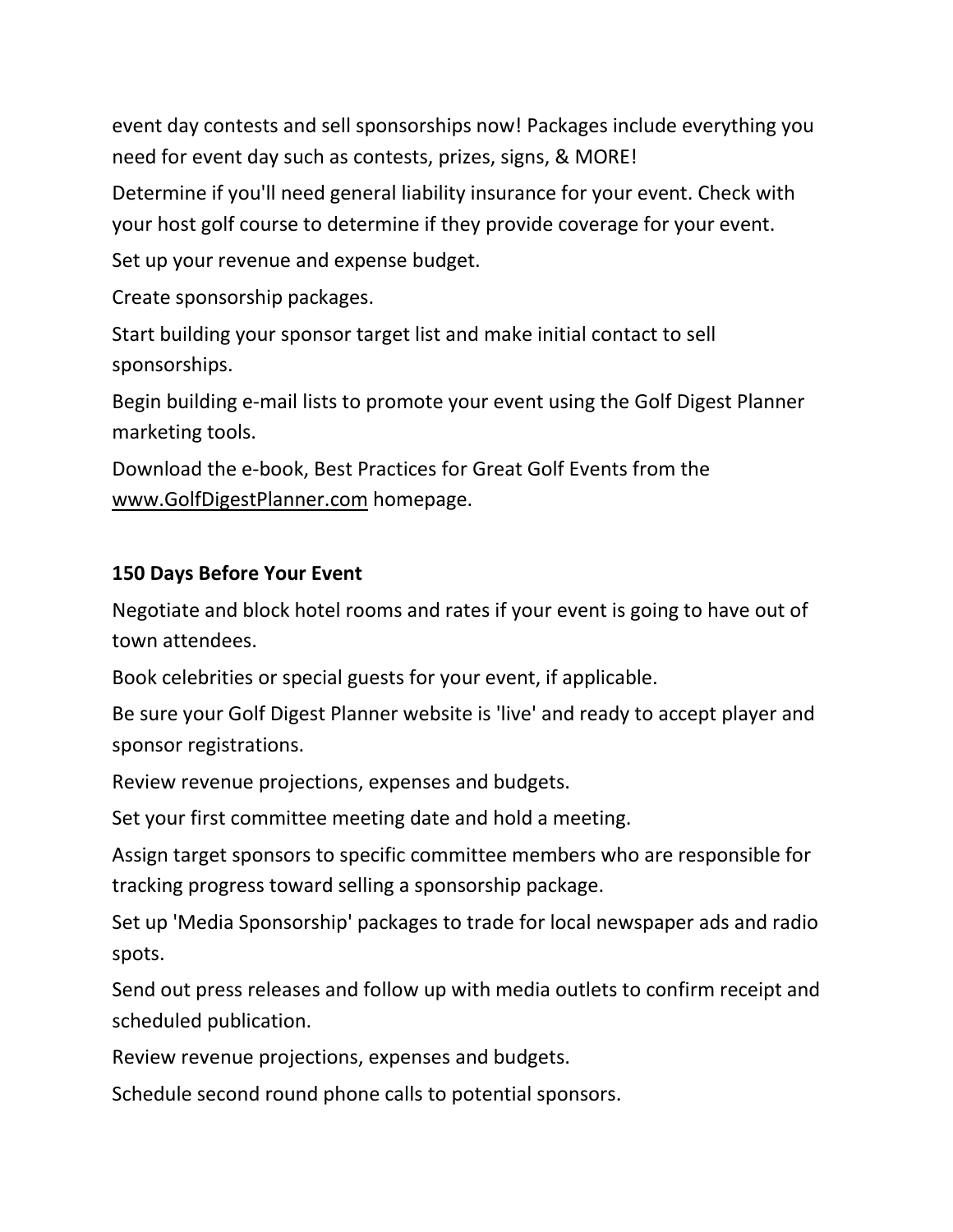Begin soliciting items for your auction and/or raffle.

Reserve a Tournament Package through the Golf Digest Tournament Shop for \$100 and pay the balance just before your event - you can start promoting your event day contests and sell sponsorships now! Packages include everything you need for event day such as contests, prizes, signs, & MORE!

# **120 Days Before Your Event**

Develop updated agendas for committee meeting.

Hold scheduled committee meetings to update your group on event status, including sales.

Review revenue projections, expenses and budgets.

Solicit donation of items to include in the player arrival gift bag.

Contract a photographer or identify a volunteer to take photos at your event and awards reception.

Continue to solicit auction and raffle items

Update current sponsorship sales and player registrations to analyze your status versus your projections.

Set up your 'Event Page' on Facebook and add a link to your custom Golf Digest Planner website using the setup tool under the 'Marketing' tab.

Set up a Twitter account for your event and add a link to your custom website using the setup tool

Order photography plaques for the event photo sponsor.

A One Stop Shop For All Your Event Day Needs!

## **90 Days Before Your Event**

Develop updated agendas for committee meetings.

Hold scheduled committee meetings to update your group on the event status, including sales.

Review revenue projections, expenses and budgets.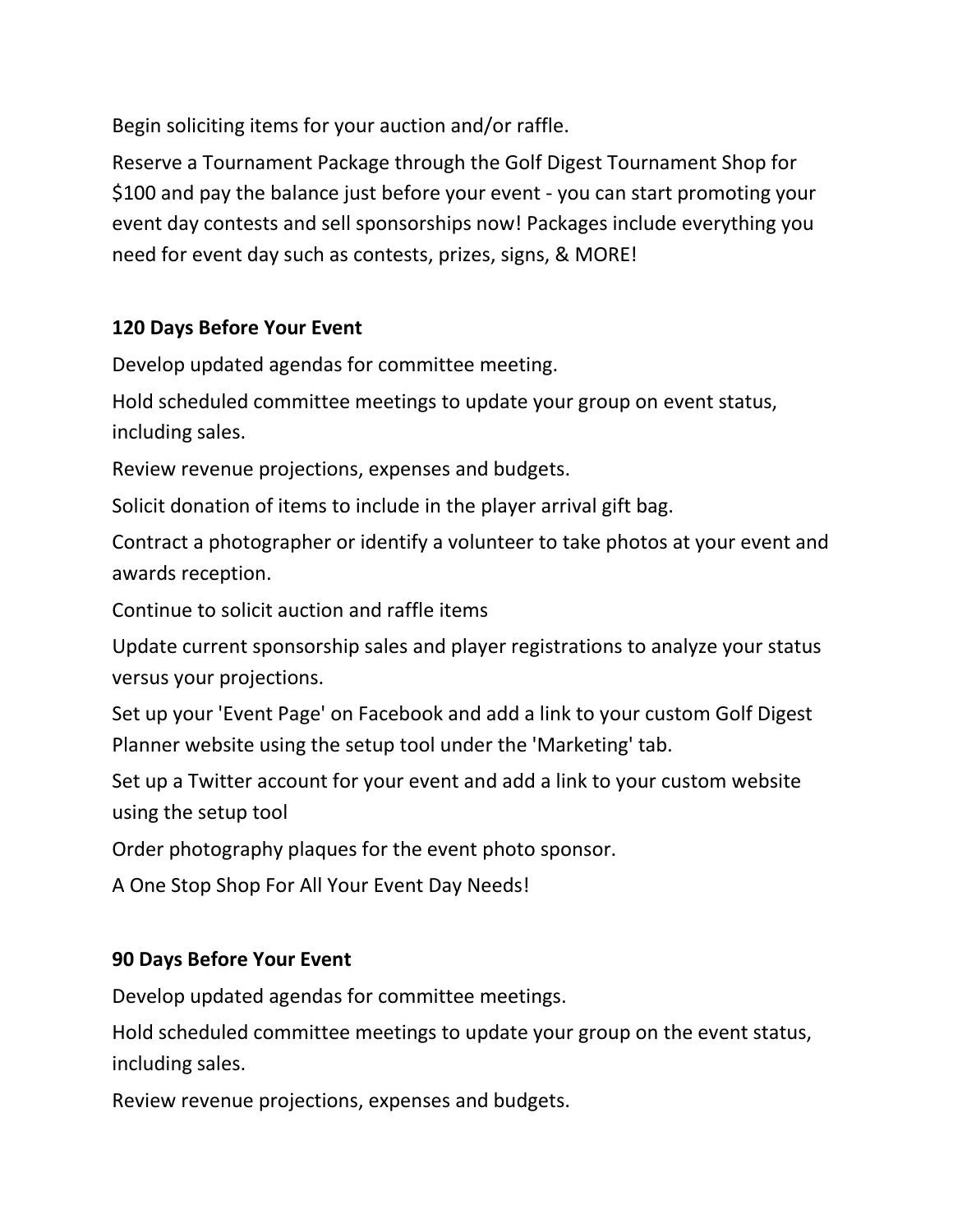Send confirmation letters to invited celebrities and dignitaries.

Gather participating sponsor logos for your custom website, signs and banners under the 'Marketing' tab.

Update press release with new sponsors and re-send to media contacts. Send copies to target sponsors to show how they will be recognized when participating in your event.

Invoice confirmed sponsors to maintain cash flow.

Finalize Auction and raffle items.

Draft your initial menu for the event including on-course food and beverage requirements.

Order player arrival gifts.

Order sponsor appreciation gifts.

Order signs and banners.

Design your event day program and begin developing content to solicit sponsor ads.

## **60 days Before your Event**

Develop updated agendas for committee meetings.

Hold scheduled committee meetings to update your group on event status, including sales. Consider holding your meeting at the host golf course to familiarize committee members with the venue.

Finalize your agenda and event day details with the host course.

Review revenue projections, expenses and budgets.

Determine your event cancellation policy with your host course, players and sponsors. We recommend you have an alternate event date in case of a weatherrelated cancellation.

Invoice confirmed sponsors to maintain cash flow.

Gather participating sponsor logos for your custom website, signs and banners.

Order signs and banners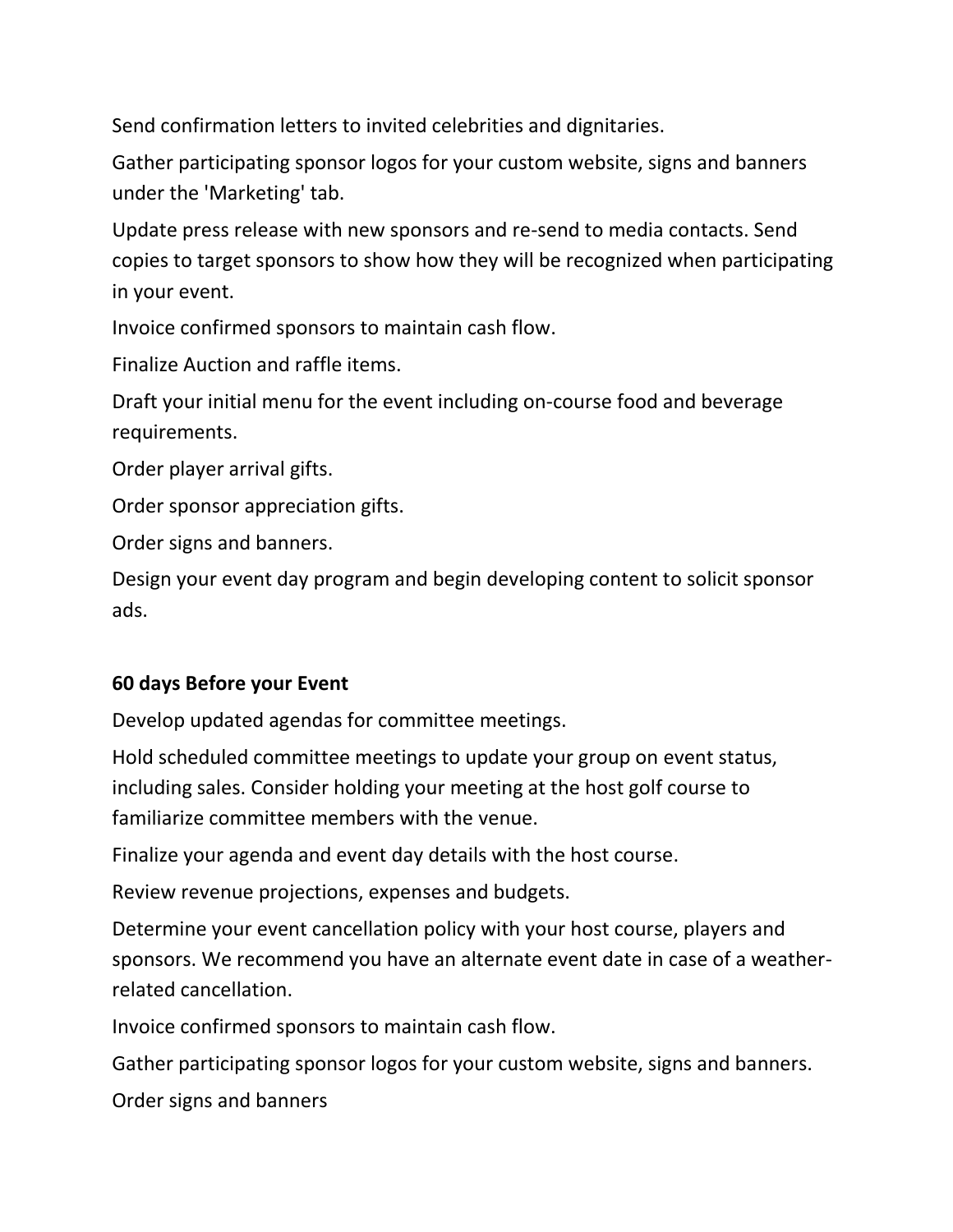## **30 days Before your Event**

Develop updated agendas for committee meetings.

Hold scheduled committee meetings to update your group on event status, including sales.

Review revenue projections, expenses and budgets.

Finalize event day program layout. Schedule phone blitz to sell more sponsor ads in the program.

Create thank you cards for post-event mailing.

Invoice confirmed sponsors to maintain cash flow.

Gather participating sponsor logos for your custom website, signs and banners.

Consider hosting a pre-event breakfast or luncheon to promote your event. Have committee members and staff invite potential sponsors and players.

Confirm photography and plaques

Order awards

Finalize even program and event day material

Confirm sponsor gift delivery

Confirm arrival gift delivery

Event logistics- radios, volunteer nametags

Finalize Award Program – (script) and send to emcee

Develop Agendas for committee meetings

Send out event reminder with dates, directions to everyone

YTD Budget Review

Review all print materials

Review all gifts/prizes

Design/print bid sheets

Finalize pairings/player roster

## **7 Days Before Your Event**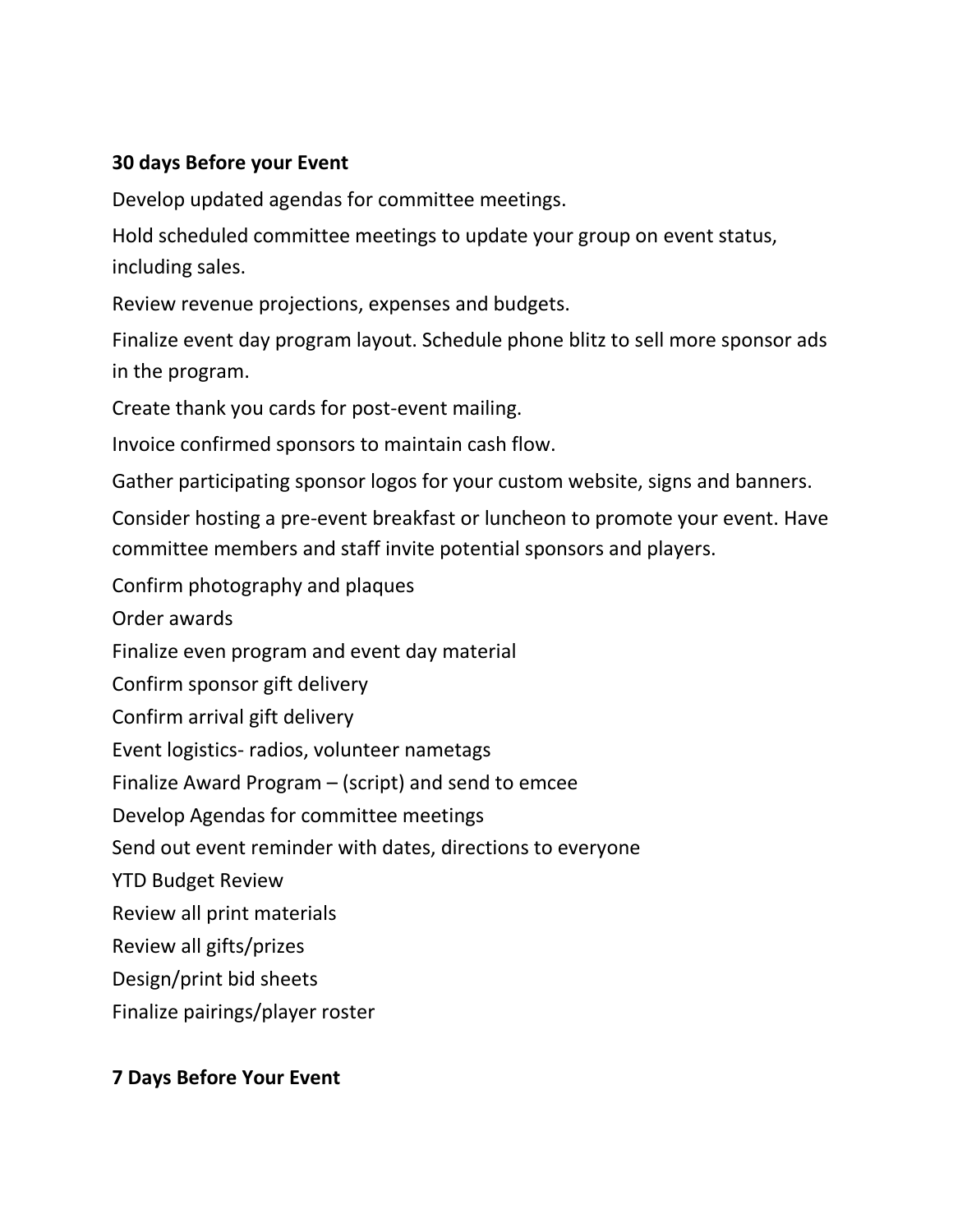Send pairings/player roster to golf course Send out email reminder to players, sponsors, volunteers

#### **1 Day Before Your Event**

Deliver all signs, prizes, gifts, and awards to the course.

Event Day

Set up welcome banner and directional signs

Hold Volunteer Meeting

Set up registration/mulligan/raffle ticket sale areas

Meet with employees to go over event agenda

Set up all signage

Set-up arrival gift area

Set-up silent auction area with items and bid sheets

Confirm carts have sponsor signs, itinerary cards, etc.

Check all sponsor signs on course

Check contest holes

Assign Photographer location

Raffle volunteers

**Scoreboards** 

Set up awards table and prizes

Assist with award ceremony

Silent auction close out

#### **After the Event**

Review all costs from golf course Finalize any auction item collections/deliveries Sign contract and deposit with golf course for next year